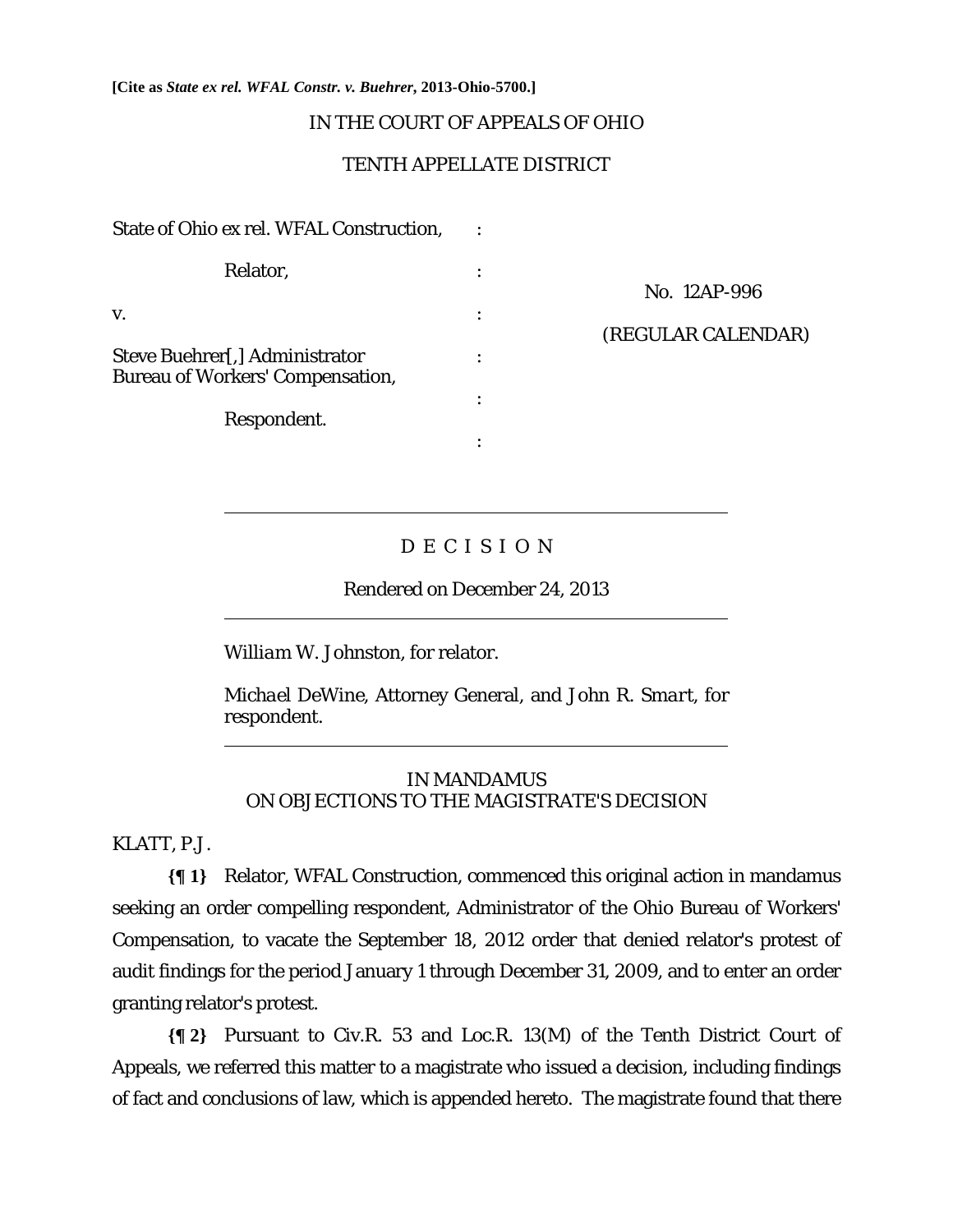<u>.</u>

was some evidence supporting the administrator's decision that at least 10 of the 20 statutory factors had been satisfied, which indicated the existence of an employee/employer relationship between relator and those performing construction work on relator's behalf. Therefore, the magistrate determined that the administrator did not abuse his discretion and the magistrate has recommended that we deny relator's request for a writ of mandamus.

**{¶ 3}** Relator has filed objections to the magistrate's decision.1 We interpret relator's brief as asserting three objections. In its first objection, relator contends that the magistrate erred in finding some evidence to support the administrator's determination that persons performing construction work were required to comply with instructions from relator, which is identified as statutory factor No. 1. Relator argues that because Paul Hendershot (an employee of Ohio Fresh Eggs and not relator) was the sole on-site supervisor for the project, only he controlled the manner and method of performing services. However, relator ignores testimony from Gary Buyer (relator's owner and principal) that he too provided instructions that workers were required to follow. Therefore, we agree with the magistrate that there was some evidence supporting the administrator's determination that the first statutory factor was satisfied. Accordingly, we overrule relator's first objection.

**{¶ 4}** In its second objection, relator contends that there was no evidence to support the administrator's finding that factor Nos. 2, 6, and 8 were satisfied. Relator contends that only arguments from the administrator's counsel were noted by the magistrate as supporting the administrator's findings. We disagree.

**{¶ 5}** Factor No. 2 considers whether the persons performing the construction work are integrated into the regular functioning of relator's business. It is undisputed that the workers at issue performed the vast majority of the construction work for relator's business during the audit year in question. Relator points to nothing in the record that contradicts this basic fact. Therefore, there is some evidence that these workers are

 $1$  We note that relator has also filed a reply brief in response to the administrator's memorandum contra relator's objections. Relator adds objections and arguments in its reply that are not contained in its original objections. This court's rules do not permit such a filing. Therefore, we will not consider the objections and arguments contained therein. Respondent's December 2, 2013 motion to strike is granted to that extent.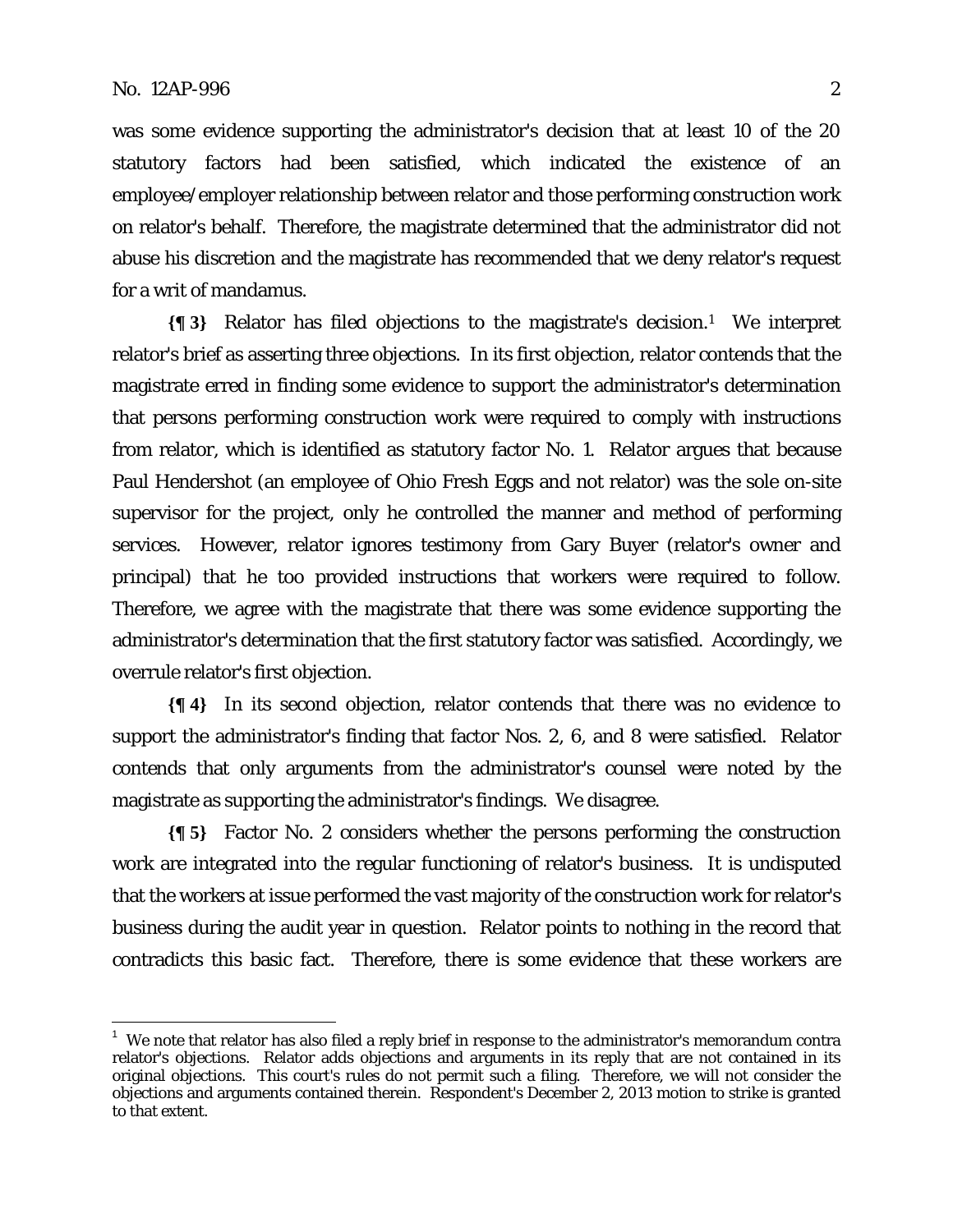integrated into the regular functioning of relator's business, thereby satisfying factor No. 2.

**{¶ 6}** Factor No. 6 considers whether the persons performing the construction work were paid for their services on a regular basis, such as hourly, weekly, or monthly. Relator contends there is no evidence to support this statutory factor. We disagree.

**{¶ 7}** Gary Buyer testified that he paid at least some of these workers weekly. Citing this same testimony, the stipulation submitted to the magistrate also indicates that at least some of these workers were paid weekly based on hours worked. Therefore, there is some evidence supporting the administrator's determination that statutory factor No. 6 has been met.

**{¶ 8}** Factor No. 8 considers whether the workers realize a profit or suffer a loss as a result of the services provided. Relator claims there was no evidence to establish this factor. Again, we disagree. There was evidence that at least some of the workers performing services for relator were paid for their labor on a regular basis based on the hours they worked. Workers that are paid hourly for their labor are not at risk of a financial loss. Therefore, the administrator did not abuse its discretion in finding that factor No. 8 was satisfied.

**{¶ 9}** Because there is some evidence to support the administrator's decision, the magistrate correctly found that the administrator did not abuse his discretion in finding that factor Nos. 2, 6, and 8 were satisfied. Therefore, we overrule relator's second objection.

**{¶ 10}** In its third and final objection, relator contends that the magistrate erred when he found some evidence to support the administrator's determination that factor No. 10 was satisfied. Factor No. 10 considers whether the workers at issue have the right to end the relationship with relator without incurring any contractual liability. Relator argues that because there is no written contract between relator and these workers, this factor cannot be satisfied.

**{¶ 11}** Relator's argument is flawed because relator misconstrues the meaning of factor No. 10. This factor does not require a written contract. An agreement to provide labor in exchange for money is a contract even though not in writing. Factor No. 10 indicates that if a worker would be liable for terminating the working relationship based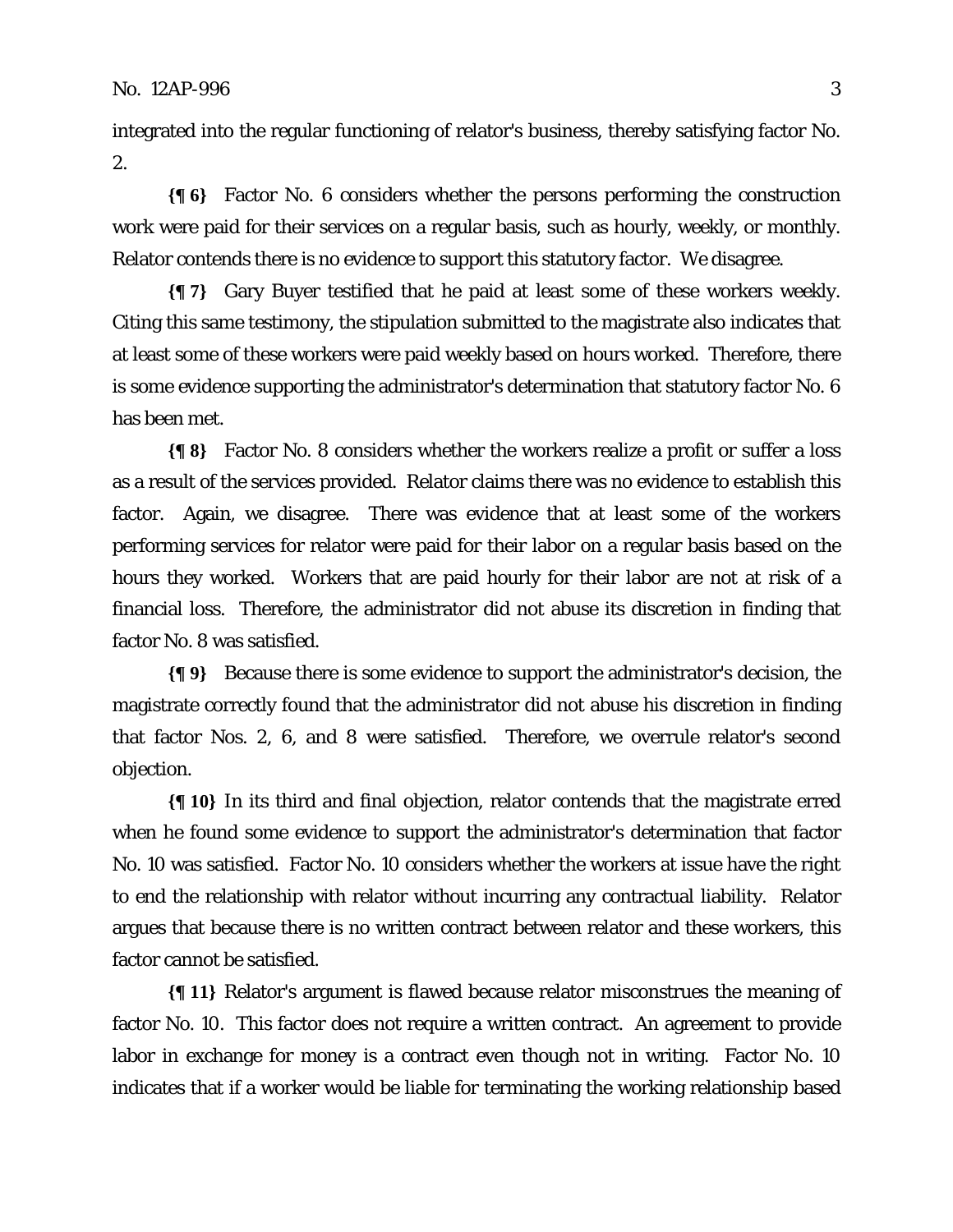upon a contract, it might support a determination that the worker was an independent contractor and not an employee. If, on the other hand, a worker would not incur any contractual liability for ending the relationship, it might suggest an employer/employee relationship.

**{¶ 12}** Here, there is no evidence that the workers at issue would be personally liable for breach of contract if they ended the working relationship with relator. Therefore, the administrator did not abuse its discretion in finding that workers would not incur contractual liability for ending the relationship, thereby satisfying factor No. 10. Accordingly, we overrule relator's third objection.

**{¶ 13}** Following an independent review of this matter, we find that the magistrate has properly determined the facts and applied the appropriate law. Therefore, we adopt the magistrate's decision as our own, including the findings of fact and conclusions of law contained therein. In accordance with the magistrate's decision, we deny relator's request for a writ of mandamus

> *Respondent's motion to strike granted; objections overruled; writ of mandamus denied.*

CONNOR and O'GRADY, JJ., concur.

l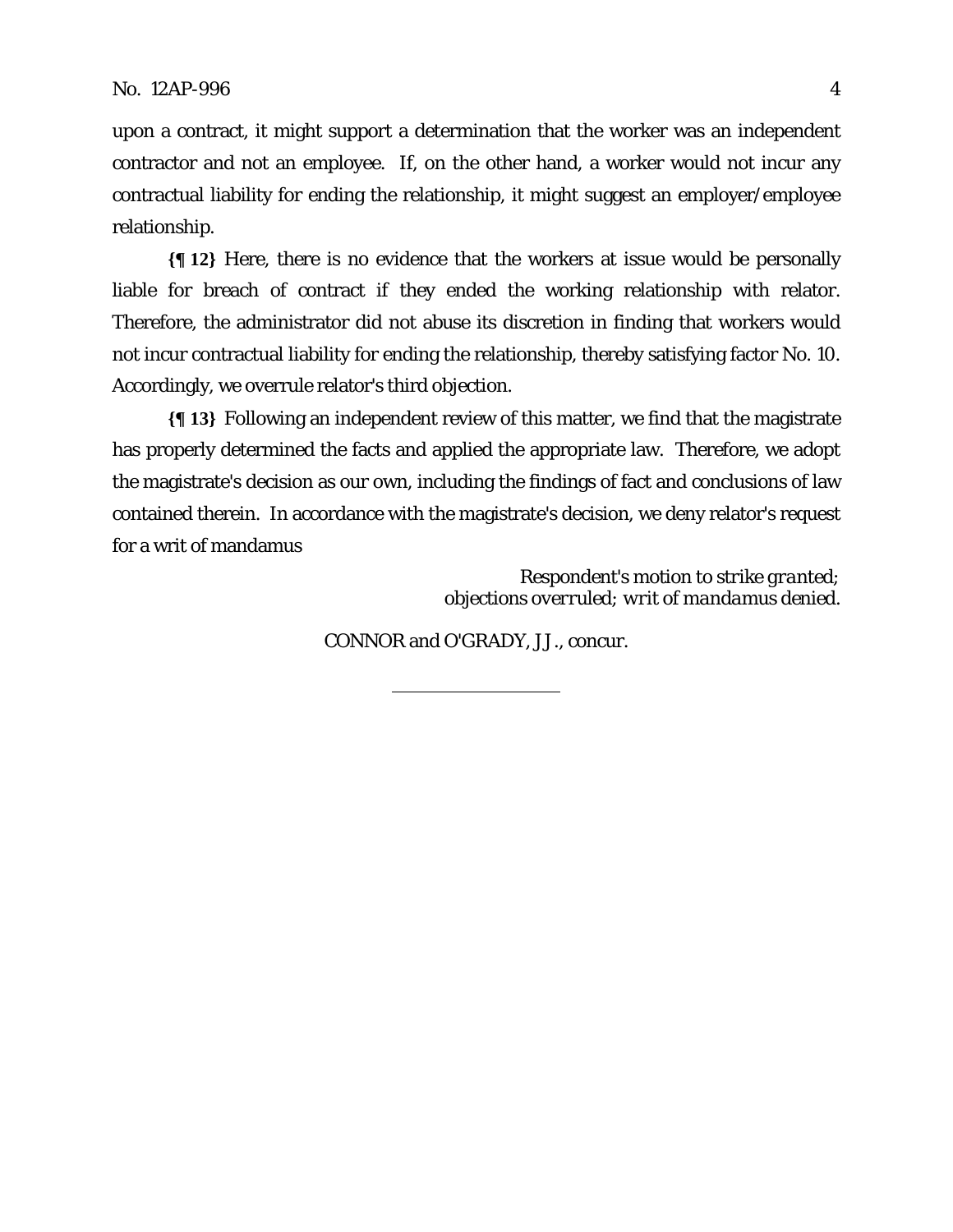### **APPENDIX**

### IN THE COURT OF APPEALS OF OHIO

# TENTH APPELLATE DISTRICT

| State of Ohio ex rel. WFAL Construction,                                  |   |                    |
|---------------------------------------------------------------------------|---|--------------------|
| Relator,                                                                  |   |                    |
| V.                                                                        | ٠ | No. 12AP-996       |
|                                                                           |   | (REGULAR CALENDAR) |
| Steve Buehrer[,] Administrator<br><b>Bureau of Workers' Compensation,</b> | ٠ |                    |
| Respondent.                                                               | ٠ |                    |
|                                                                           | ٠ |                    |
|                                                                           |   |                    |

## MAGISTRATE'S DECISION

Rendered on September 13, 2013

*William W. Johnston,* for relator.

*Michael DeWine*, Attorney General, and *John R. Smart,* for respondent.

### IN MANDAMUS

**{¶ 14}** In this original action, relator, WFAL Construction ("WFAL" or "relator") requests a writ of mandamus ordering respondent, Administrator of the Ohio Bureau of Workers' Compensation ("administrator"), to vacate the September 18, 2012 order of the administrator's designee that affirms the July 26, 2012 order of the adjudicating committee that denies relator's protest of audit findings for the period January 1 through December 31, 2009, and to enter an order granting relator's protest.

Findings of Fact:

 $\overline{a}$ 

 $\overline{a}$ 

**{¶ 15}** 1. WFAL is a sole proprietorship owned by Gary Buyer. In 2009, WFAL contracted with Ohio Fresh Eggs ("OFE") to repair some storm damaged barns.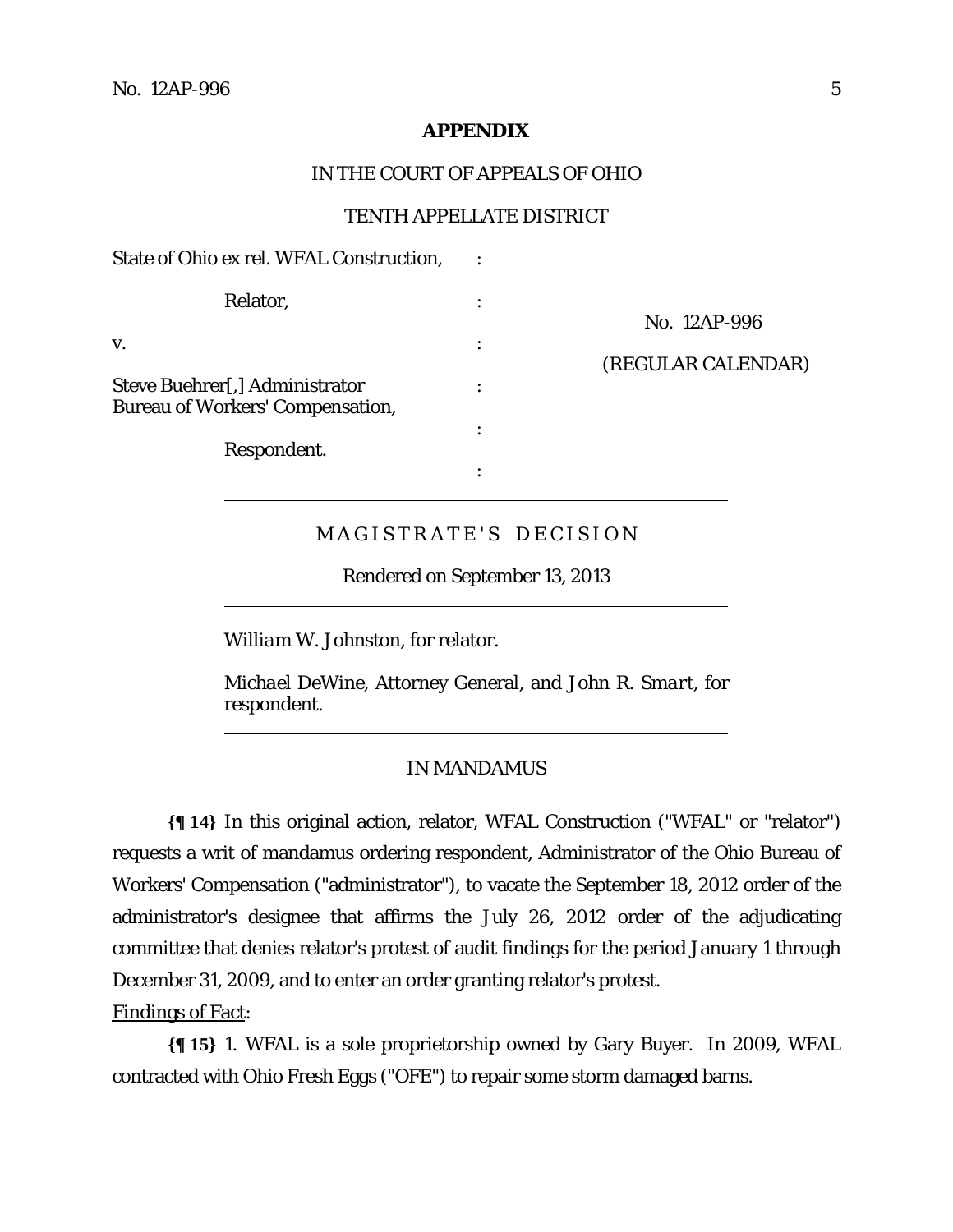**{¶ 16}** 2. In early 2010, WFAL was audited by respondent for the period January 1 through December 31, 2009. Auditor Penny J. Young of the Ohio Bureau of Workers' Compensation ("bureau") Underwriting and Premium Audit Department conducted the audit.

**{¶ 17}** 3. In her July 2010 audit report, Young determined that the persons hired by Buyer to perform the work for OFE were Buyer's employees and not independent contractors. Buyer had not reported to the bureau the payroll relating to those he had hired to perform the work at OFE. Consequently, the audit report indicated that WFAL owed back premiums for calendar year 2009.

**{¶ 18}** 4. During the audit, Young completed bureau form UA-2 captioned "Independent Contractor/Employee Questionnaire." The form presents 20 questions requiring a "yes" or "no" answer. The questions on the form track the criteria listed at R.C.  $4123.01(A)(1)(c)$ . The form is used to determine whether a "person" is an independent contractor or an employee of the bureau's risk. On the form completed by Young on March 22, 2010, 15 questions were answered "yes" and 5 questions were answered "no."

**{¶ 19}** 5. In July 2010, WFAL filed a protest of the audit findings for calendar year 2009.

**{¶ 20}** 6. On July 26, 2012, WFAL's protest was heard by the bureau's threemember adjudicating committee. On August 30, 2012, by unanimous vote, the committee mailed an order denying the protest.

**{¶ 21}** The committee's order explains:

**Background Facts and Issues Presented:** The employer is protesting audit findings for the period January 1, 2009 to December 31, 2009. The employer objected to the pick up of wages for workers considered by the employer to be independent contractors.

\* \* \*

### **Employer's Position:**

The employer's representative stated a 1999 audit was completed by a Bureau auditor. That audit was a "no findings" audit. The audit did not pick up the independent contractors. The employer had signed contracts with the independent contractors. In 2009, the audit reversed the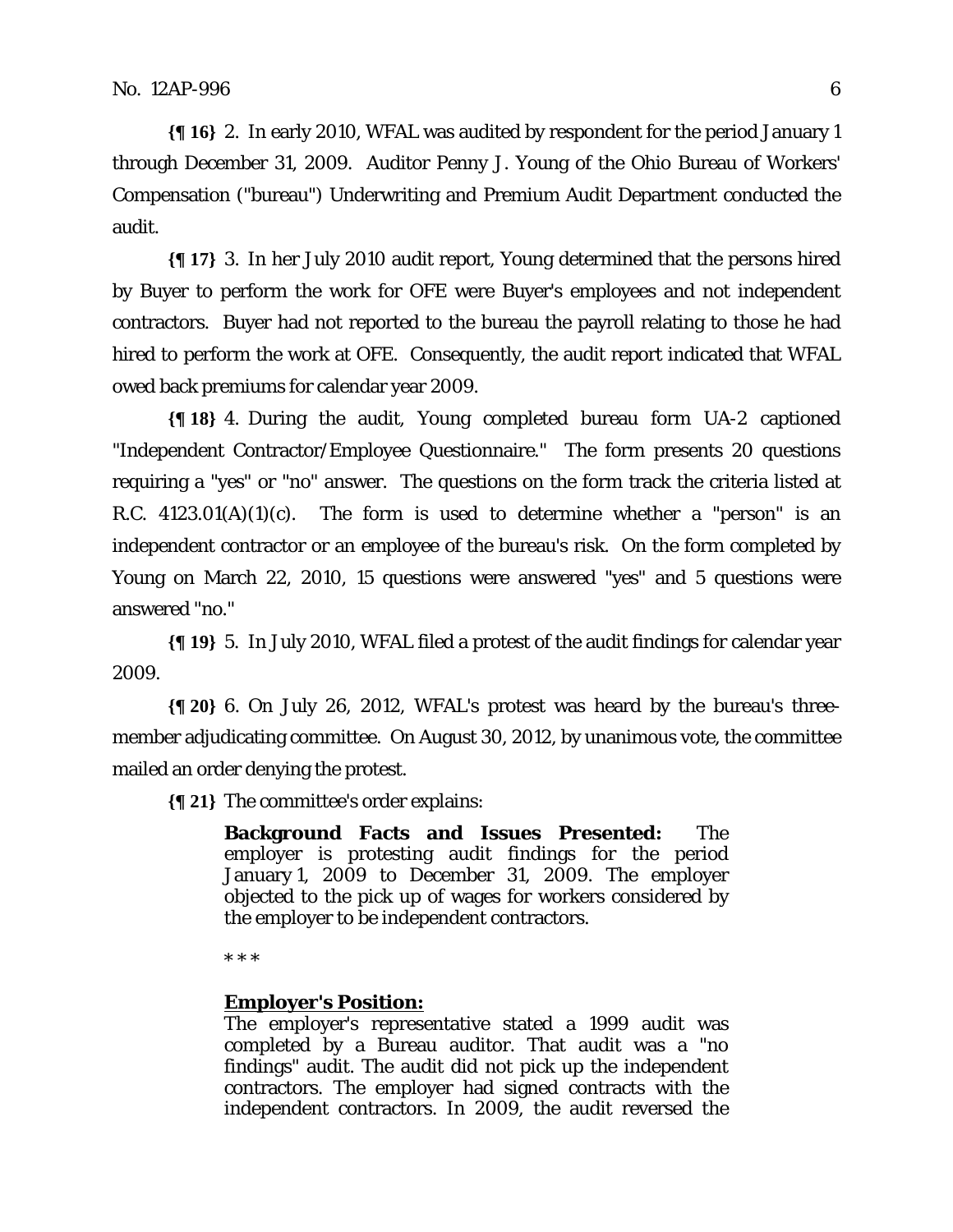1999 audit and picked up all subcontractors as employees. The IRS has audited the employer and did not pick up the independent contractors. The workers also carried their own workers compensation coverage. The company is a framing contractor. The independent contractors are carpenters who work for other contractors as well. The employer provides no tools and equipment to the independent contractors. The materials are not provided by the employer. There are lead carpenters who make sure the work is properly done. Mr. Buyer does not own the worksites. The only supervision done was to inspect the finished product.

#### **Bureau's Position:**

The Bureau's representative stated the employer was working at an egg farm that was damaged in a storm. This employer did some roofing and sheet metal work in 2009. The workers had to sign a timesheet. The workers were paid weekly. The workers do not invoice the employer. The independent contractors picked up did not have their own workers compensation coverage. Mr. Buyer had a ledger which the Bureau used to determine wages. Mr. Buyer does go out to the work site to check work progress. He doesn't do the work personally. On the questionnaire, the employer met 15 of the 20 criteria. The workers had to follow instructions from WFAL. Some workers were skilled labor. Workers were paid and supervised by WFAL. Workers could not subcontract the work to other subcontractors. General contractor provided materials. Employer can hire and discharge the workers.

#### **Findings of Fact and Conclusion of Law:**

The Committee considered all of the testimony at hearing, as well as the various documents provided by all parties and found that for purposes of the period that was audited, the following factors demonstrate an employee/employer relationship. 1) The individuals were required to comply with instruction from either the owner or an onsite lead carpenter; 2) the services provided by these workers are integrated into the regular functioning of this employer as they do all of the work; 3) the named persons on the various timesheets and logs performed the work personally; 4) the individuals were paid by the employer; 5) records that were available to the auditor showed that the same workers performed work repeatedly for the employer; 6) the individuals were paid for the specific number of hours worked on a weekly basis; 7) as the employer had a supervisor or foreman on the worksite if he was not present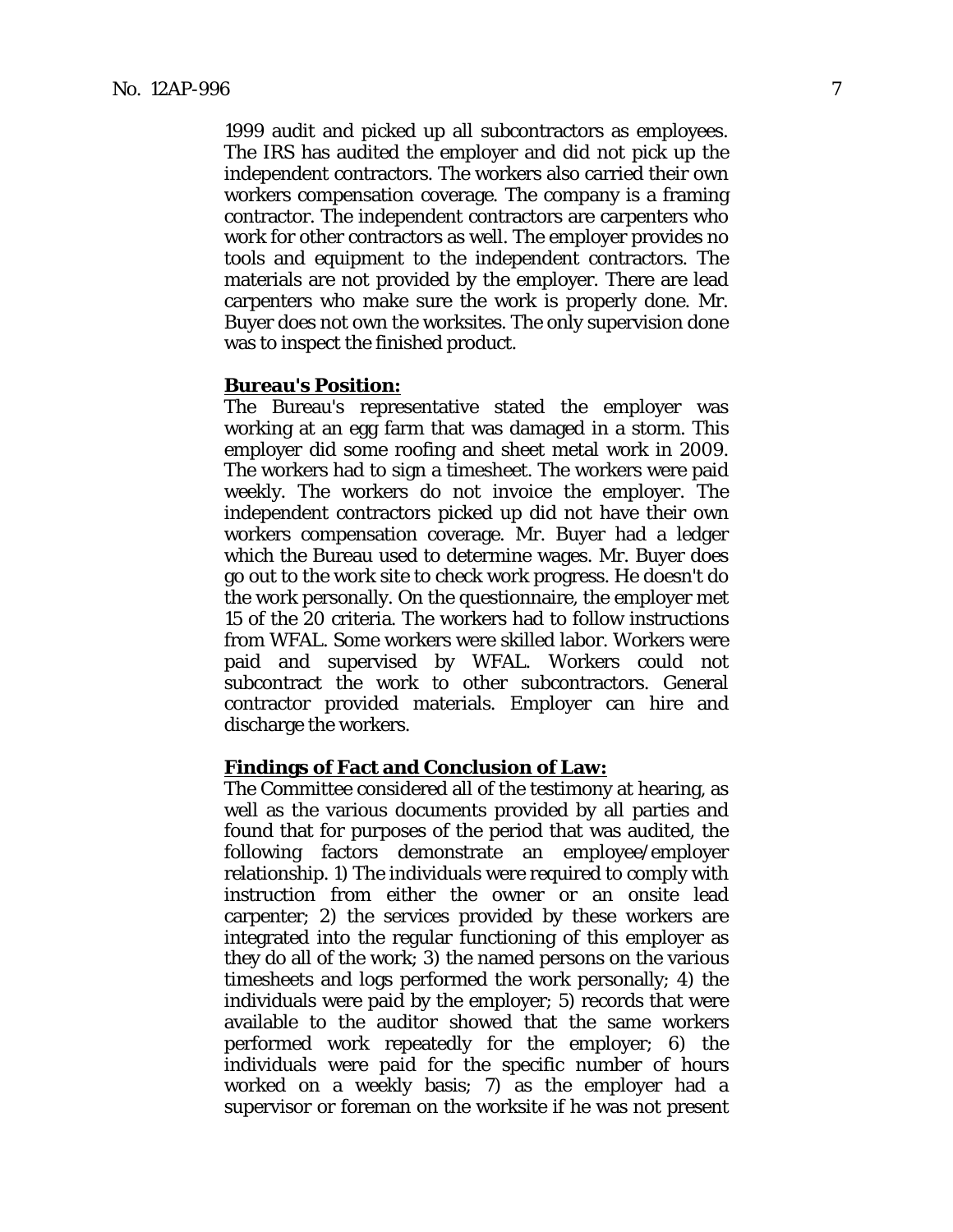himself, the Committee finds that the order of work was determined by the employer; 8) given the hourly payments, the workers would not realize a profit or loss as a result of the services provided; 9) the employer has the right to discharge any of these individuals; and 10) there is no indication that any of the individuals would incur liability if the relationship ended.

The Committee recognizes that there are certain factors that might support independent contractor status in this case including: 1) These workers may not have any particular training; 2) are not required to work particular hours; 3) are not required to devote full time to the business of the employer; 4) furnish some of their own tools; 5) do not incur expenses that are reimbursed by the employer; and 6) may do similar work for others.

The Committee is not prepared to find that where the work is performed and that the property owner provides materials would be at all determinative in this case. Specifically, whether employee or independent contractor, it is obvious that construction work will be performed at the property site.

Finally, the Committee notes that in 2009 a small medical only claim was filed against this risk. The bureau's Audit Policy provides that if an employer does not appeal a claim allowance for a 1099 recipient and the claim is allowed, the auditor must pick up the wages. In 2010, a more significant lost-time claim that was contested by the employer was ultimately allowed by both a DHO and an SHO, who found the individual was an "employee" for workers' compensation purposes.

Based upon all the foregoing, the employer's protest is DENIED and the audit findings upheld. The workers met at least ten of the criteria specified under RC 4123.01(A)(1)(c) as specifically enumerated above. The Committee also notes that any changes made by the employer post audit would not impact the period at issue.

(Emphasis sic.)

**{¶ 22}** 7. WFAL administratively appealed the order of the adjudicating committee to the administrator's designee pursuant to R.C. 4123.291.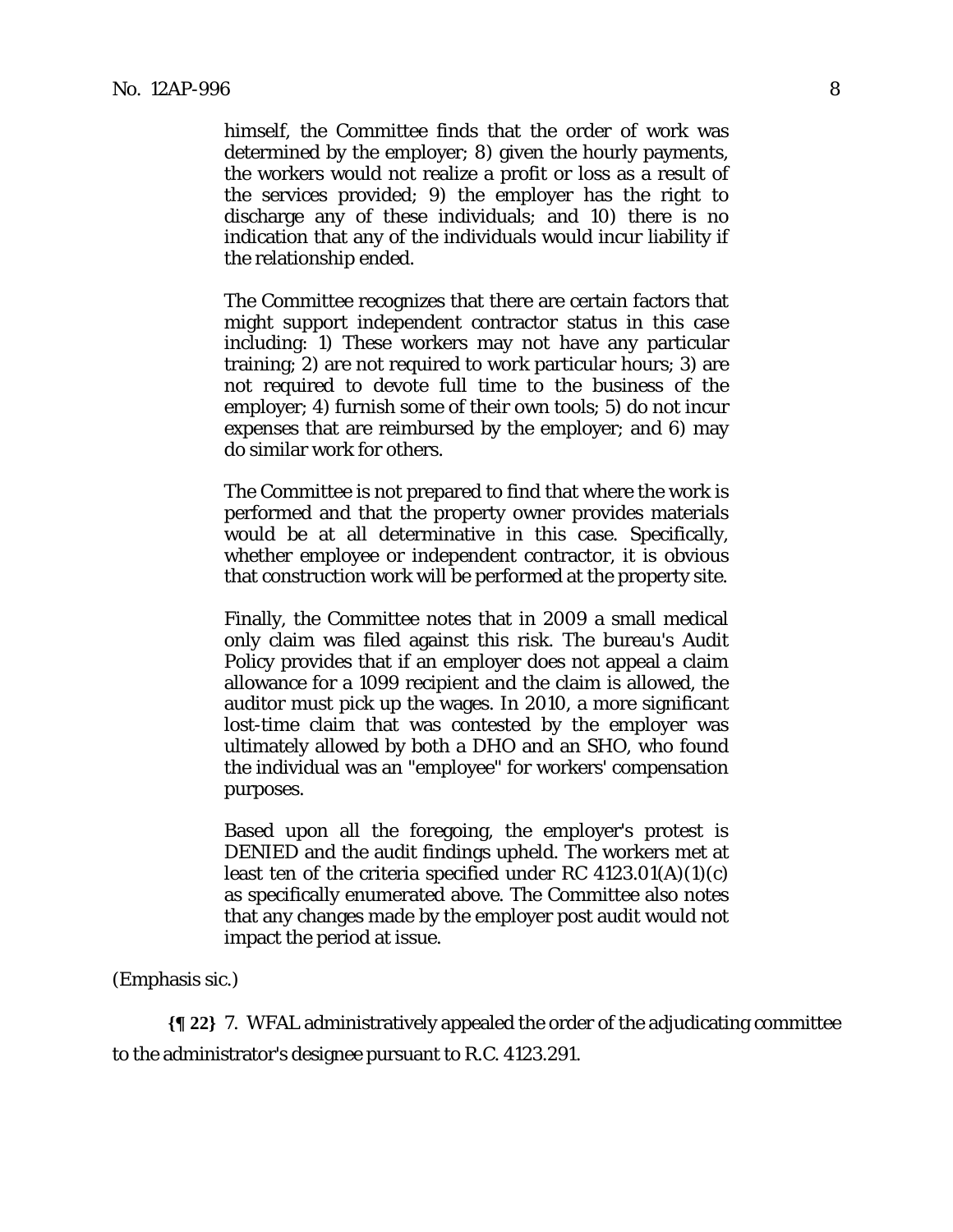**{¶ 23}** 8. Following a September 18, 2012 hearing that was recorded and transcribed for the record, the administrator's designee mailed an order on October 11, 2012 that affirms the order of the adjudicating committee. The September 18, 2012 order of the administrator's designee explains:

> At issue before the Administrator's Designee was the employer's protest of audit findings for the period January 1, 2009, to December 31, 2009. Specifically, the employer objected to the inclusion of payroll for workers the employer considered independent contractors.

\* \* \*

The Administrator's Designee adopts the statement of facts contained in the order of the Adjudicating Committee.

Based on the testimony and other evidence presented at the hearing, the Administrator's Designee affirms the decision, findings, and rationale set forth in the order of the Adjudicating Committee.

**{¶ 24}** 9. On November 28, 2012, relator, WFAL Construction, filed this mandamus action.

Conclusions of Law:

**{¶ 25}** R.C. 4123.01 defines "employee" for purposes of the workers' compensation system.

**{¶ 26}** R.C. 4123.01(A)(1)(c) sets forth 20 criteria to be used in determining whether a person who performs labor or provides services pursuant to a construction contract is an employee or an independent contractor.

**{¶ 27}** R.C. 4123.01(A)(1)(c) states:

Every person who performs labor or provides services pursuant to a construction contract, as defined in section 4123.79 of the Revised Code, if at least ten of the following criteria apply:

(i) The person is required to comply with instructions from the other contracting party regarding the manner or method of performing services;

(ii) The person is required by the other contracting party to have particular training;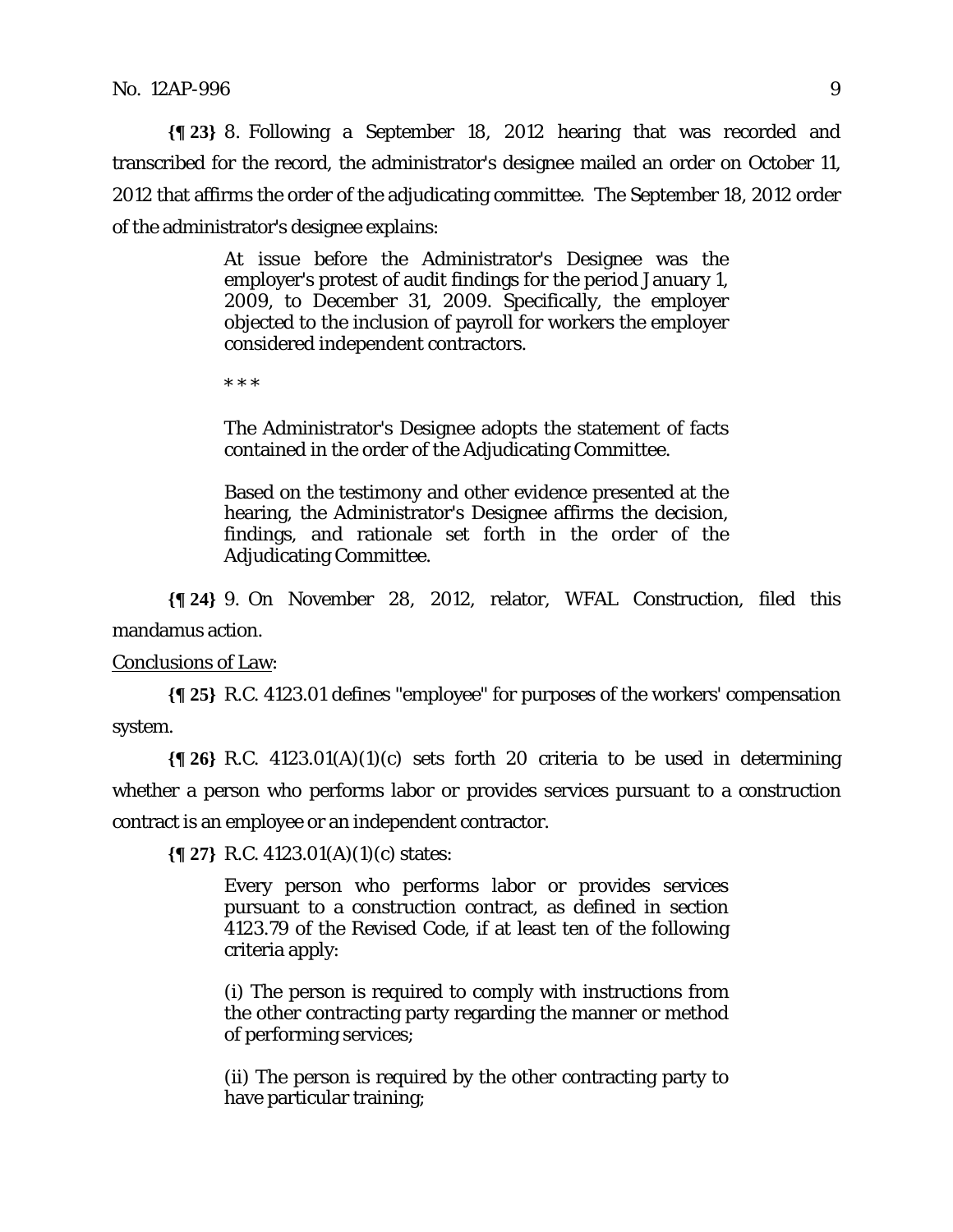(iii) The person's services are integrated into the regular functioning of the other contracting party;

(iv) The person is required to perform the work personally;

(v) The person is hired, supervised, or paid by the other contracting party;

(vi) A continuing relationship exists between the person and the other contracting party that contemplates continuing or recurring work even if the work is not full time;

(vii) The person's hours of work are established by the other contracting party;

(viii) The person is required to devote full time to the business of the other contracting party;

(ix) The person is required to perform the work on the premises of the other contracting party;

(x) The person is required to follow the order of work set by the other contracting party;

(xi) The person is required to make oral or written reports of progress to the other contracting party;

(xii) The person is paid for services on a regular basis such as hourly, weekly, or monthly;

(xiii) The person's expenses are paid for by the other contracting party;

(xiv) The person's tools and materials are furnished by the other contracting party;

(xv) The person is provided with the facilities used to perform services;

(xvi) The person does not realize a profit or suffer a loss as a result of the services provided;

(xvii) The person is not performing services for a number of employers at the same time;

(xviii) The person does not make the same services available to the general public;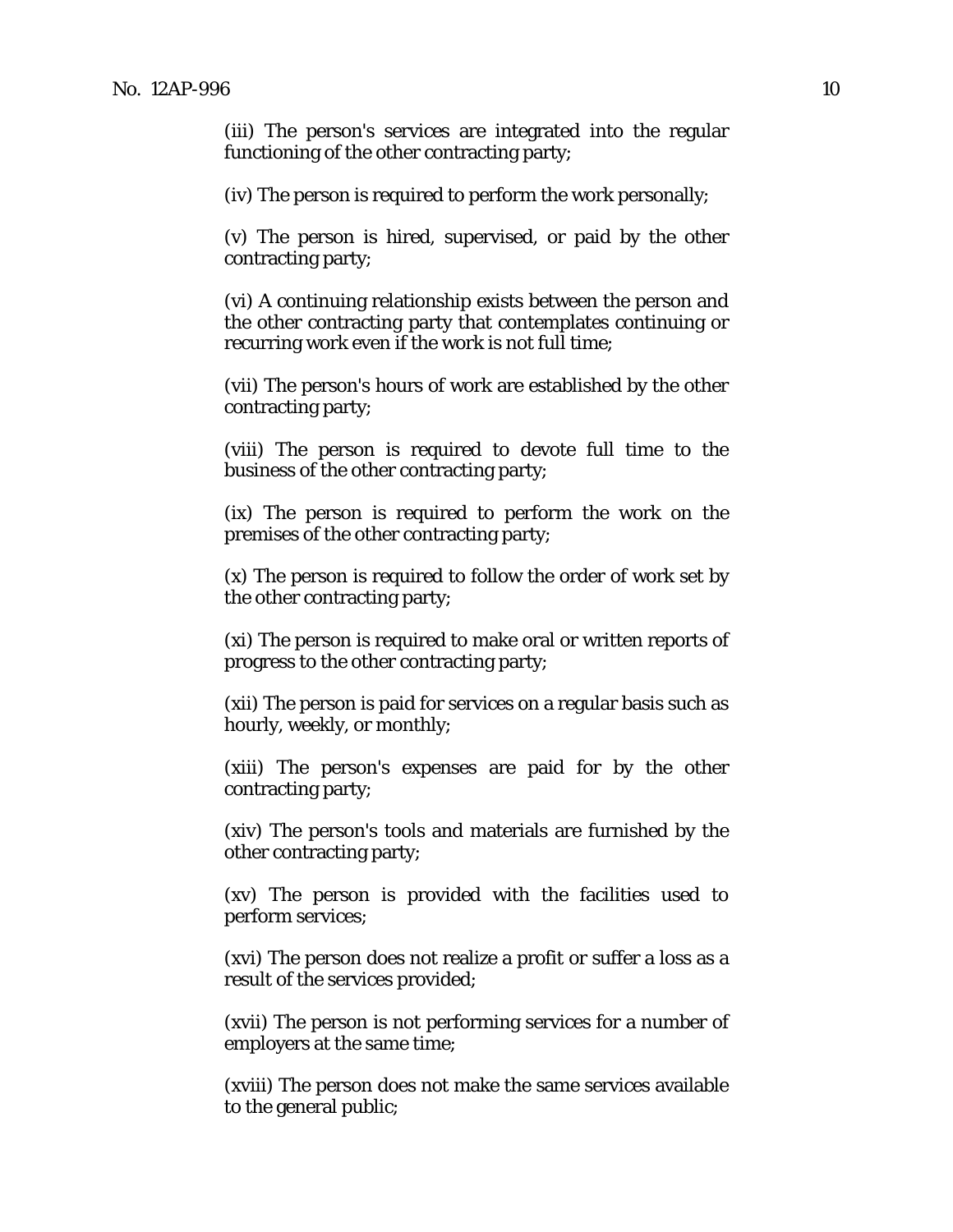(xix) The other contracting party has a right to discharge the person;

(xx) The person has the right to end the relationship with the other contracting party without incurring liability pursuant to an employment contract or agreement.

**{¶ 28}** By enactment of the statute, the legislature intended to substitute a statutory test for the traditional common-law standard. *Slauter v. Klink,* 2d Dist. No. 18150, (Aug. 18, 2000).

**{¶ 29}** Here, the adjudicating committee analyzed the 20 criteria set forth in the statute and determined that at least 10 of the criteria were met showing the existence of an employee/employer relationship. The committee also determined that 6 of the criteria might support independent contractor status.

**{¶ 30}** Here, relator challenges the committees findings on the 10 criteria used to support an employee/employer relationship. If relator can successfully challenge even one of the criteria, the bureau's final determination is flawed. *Slauter*.

### **Statutory Criteria i—Corresponding to Committee Factor No. 1**

**{¶ 31}** R.C. 4123.01(A)(1)(c)(i) provides:

The person is required to comply with instructions from the other contracting party regarding the manner or method of performing services.

**{¶ 32}** As to Factor No. 1, the committee held:

The individuals were required to comply with instruction from either the owner or an onsite lead carpenter.

**{¶ 33}** According to relator, the committees finding is not supported by the evidence. WFAL points to Buyer's hearing testimony:

> Q. Did you tell the people at the egg farm how to do what you wanted them to do or the method that they would have to use to do it?

A. No. They would tell me. The supervisor, Paul Hendershot.

Q. Who is Paul Hendershot?

A. He was Ohio Fresh Eggs construction supervisor.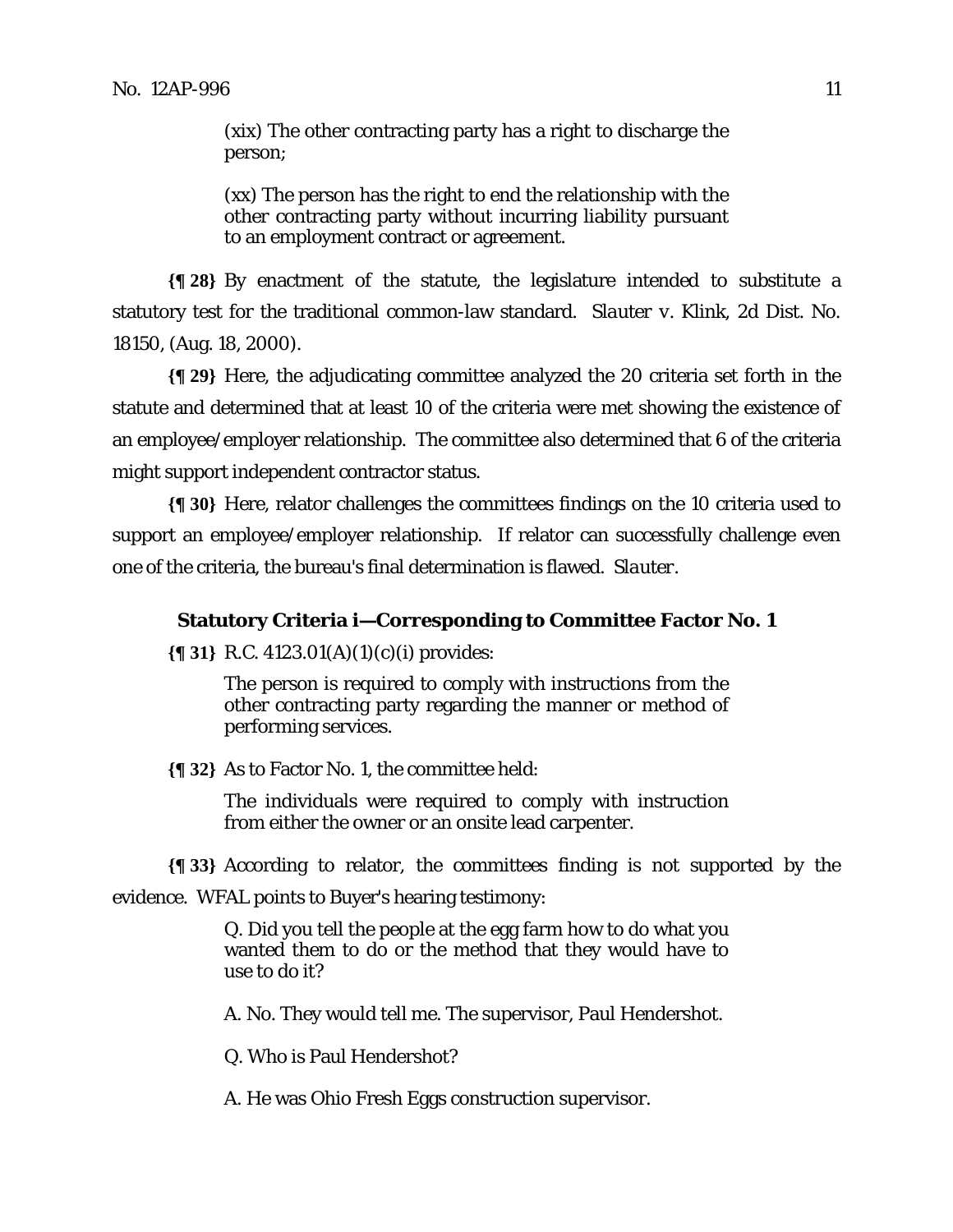Q. He did not work for you?

A. No, he did not.

Q. He was their construction supervisor on this job site?

A. Yes.

(Tr. 7-8.)

**{¶ 34}** WFAL also points to Young's hearing testimony:

Q. Penny, do you have any evidence that Paul Hendershot did not instruct these people as to what they were supposed to do?

A. I was not on the job site, no.

Q. Okay. And in your opening statement you said that the egg farm, Ohio Fresh Eggs, let's make sure I do it right, supplied the materials and the on-site supervisor, was that Paul Hendershot?

A. I'm just basing that off of what Gary said was that Paul Hendershot was the supervisor for the egg farm.

(Tr. 29.)

**{¶ 35}** According to relator, it is undisputed that Buyer provided no instruction regarding the manner or method of performing services and that only OFE provided instructions through its construction supervisor Paul Hendershot who was an employee of OFE. (Relator's brief, at 11.)

**{¶ 36}** Here, the bureau points out that, during the hearing, Young testified:

So WFAL was contracted to provide the labor and then Ohio Fresh Eggs bought all of the materials and they had an onsite supervisor. WFAL was given a work order, which the people were supposed to follow in order to get that barn ready for the next project.

(Tr. 22.)

**{¶ 37}** In her audit report, Young states "1) individual is to follow instruction on work order provided to Gary Buyer."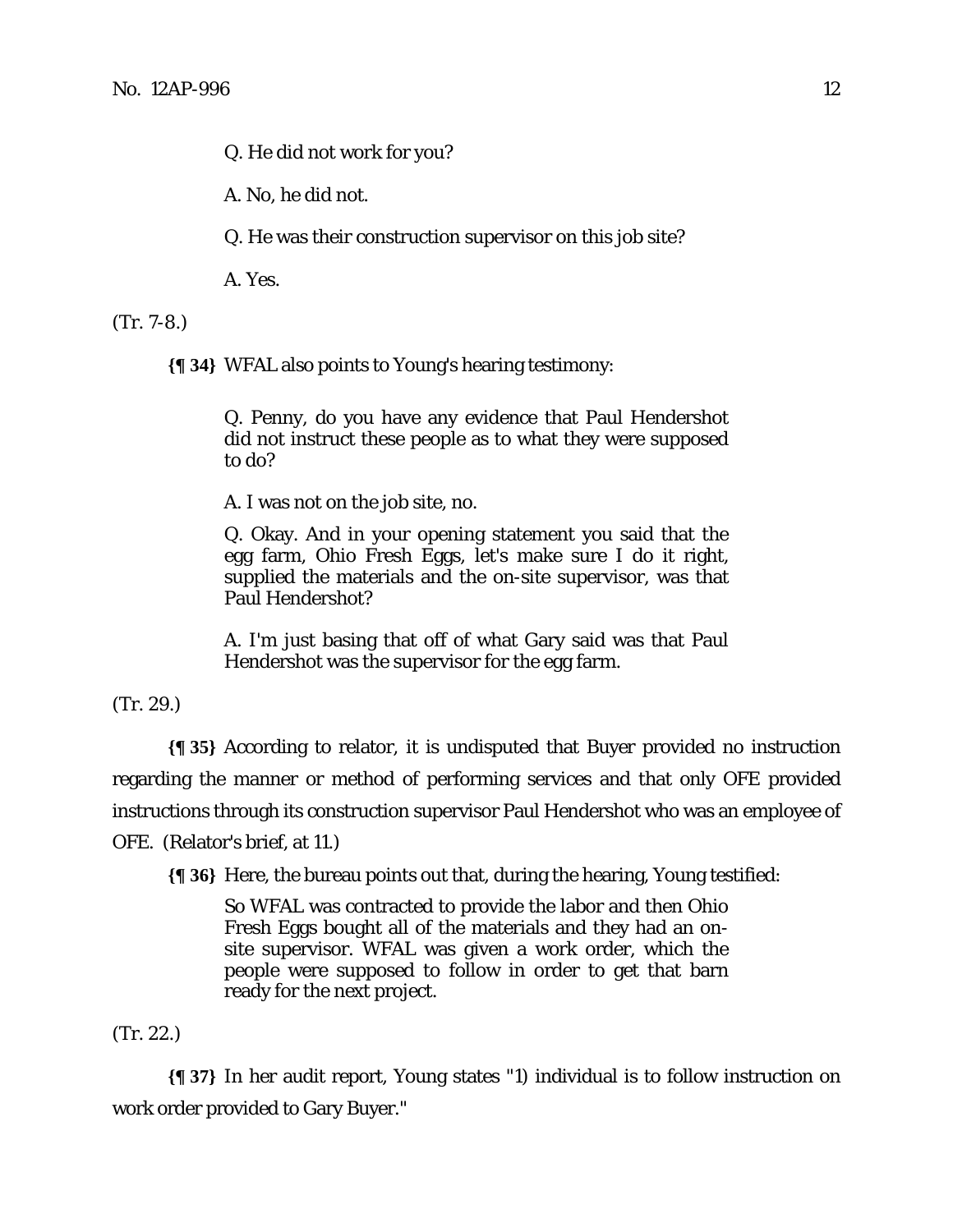**{¶ 38}** Moreover, at the hearing, Buyer testified:

Q. You heard the allegation that you gave the instructions of these people as to what they're to do. What was the truth, what was the fact, who told them what to do and when to do it?

A. Well, it would be the egg farm would tell me -- he would tell all of us, like, Paul would come some days and be wanting of something. I would be on another site. Paul would come and say, well, we have a crisis in this barn, the roof caved in. He would pull my guys off and go fix that.

Q. So he would talk to your guys?

A. Yes.

Q. And tell them what to do?

A. Yes, as if they worked for him.

Q. And other times he would call you and say --

A. Yes, and I would have to direct.

Q. He would like your people to do something?

A. Yes.

Q. All right. So he was not disinvolved here, he was actively involved with this?

A. As much as I was, yes.

Q. He was the on-site supervisor for Ohio Fresh Eggs?

A. Yes.

(Tr. 32-33.)

**{¶ 39}** Respondent administrator is the exclusive evaluator of the weight and credibility of the evidence. In mandamus, this court does not reweigh the evidence for respondent.

**{¶ 40}** Clearly, the evidence and testimony cited by both relator and respondent can be easily reviewed as supportive of a finding that both Buyer and Hendershot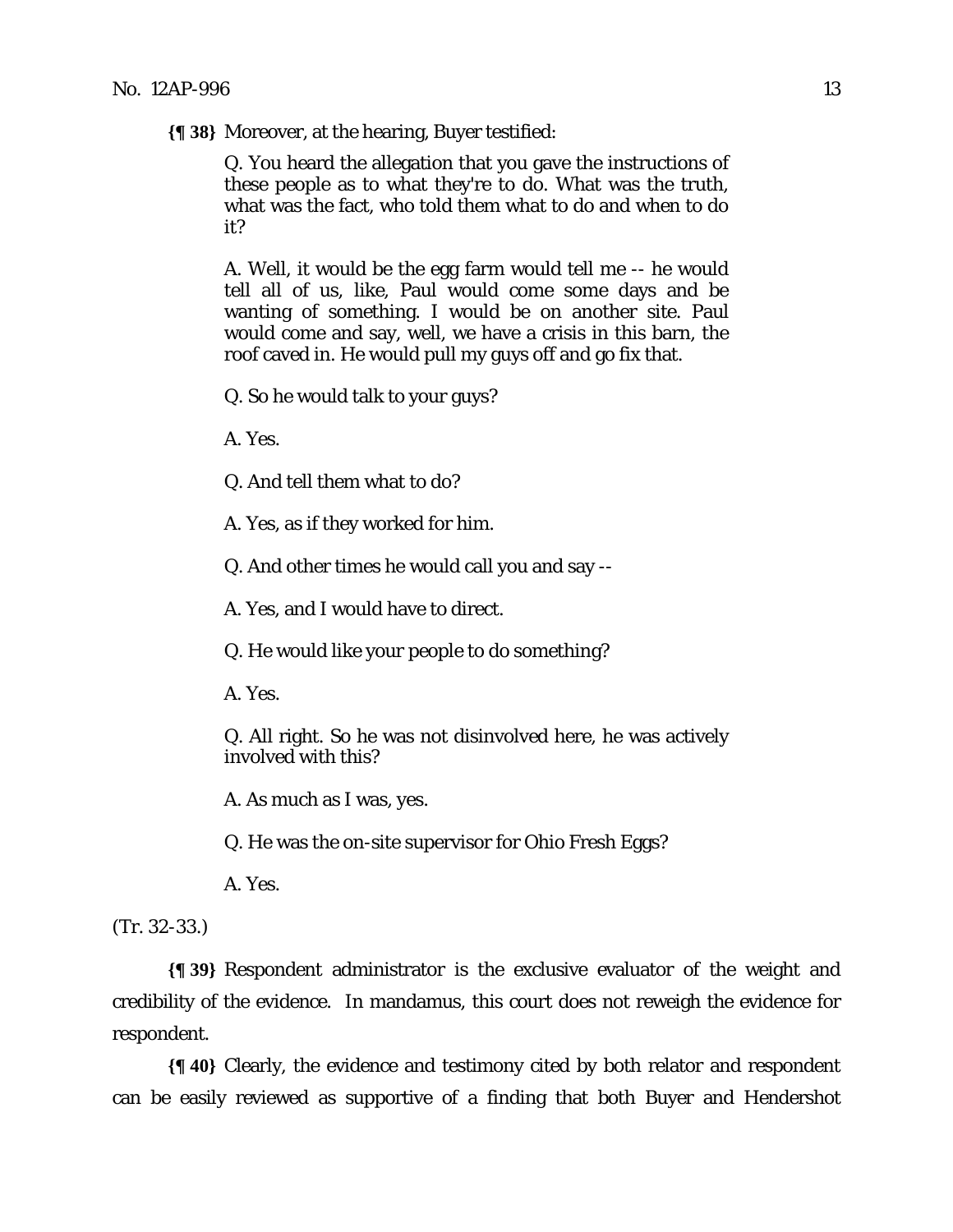instructed the workers regarding the manner or method of performing services. Accordingly, the committee's finding that statutory criteria i was met is supported by some evidence and relator's challenge here must fail.

### **Statutory Criteria iii—Corresponding to Committee Factor No. 2**

**{¶ 41}** R.C. 4123.01(A)(1)(c)(iii) provides:

The person's services are integrated into the regular functioning of the other contracting party.

**{¶ 42}** As to Factor No. 2, the committee held:

[T]he services provided by these workers are integrated into the regular functioning of this employer as they do all of the work.

**{¶ 43}** According to relator, the committee finding is not supported by the evidence. WFAL points to Buyer's hearing testimony:

> Q. No. iii, "The person's services are integrated into the regular functioning of the other contracting party." Do you integrate people who work with you into your regular functions?

A. No, I do not. It is an as-needed basis.

Q. Okay. Like, for example, if you hire somebody who does insulation and the insulation work is done, then do you move them over to a painter or a carpenter?

A. No, they're job specific.

(Tr. 8-9.)

**{¶ 44}** Here, the bureau points to the finding of the adjudicating committee that the workers hired by Buyer "do all of the work." (Respondent's brief, at 8.) That is, the workers performed all the tasks required under WFAL's contract with OFE. According to the bureau:

> At hearing, no evidence was offered to the contrary. When asked, Buyer misunderstood this question and instead answered that his workers were job specific—he would not hire someone to install insulation then have them paint.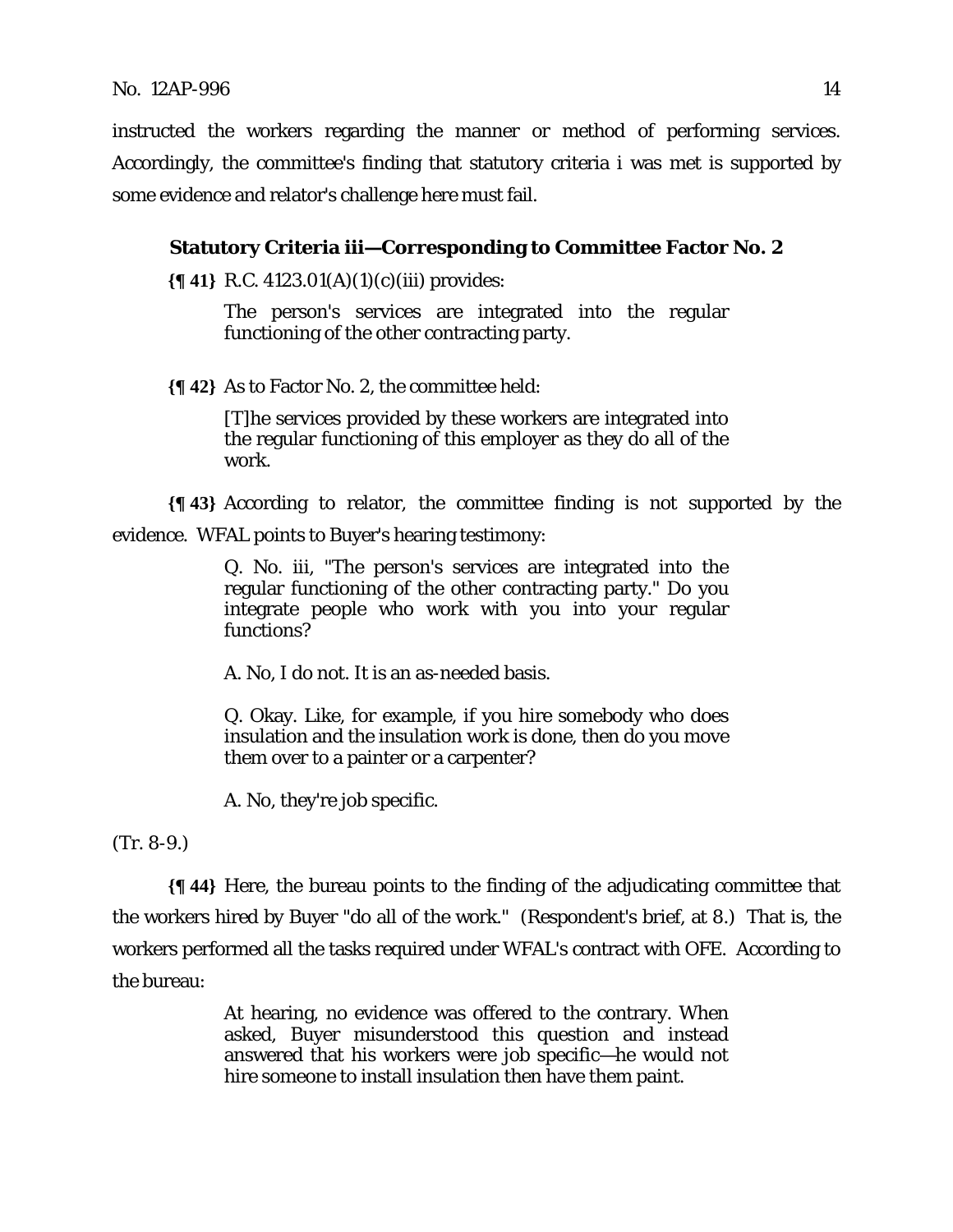(Respondent's brief, at 8.)

**{¶ 45}** The magistrate agrees with the bureau's position. Buyer's testimony that each worker had a specific job is not responsive to the issue. Accordingly, the committee's finding that statutory criteria iii was met is supported by some evidence, and relator's challenge here must fail.

# **Statutory Criteria iv—Corresponding to Committee Factor No. 3**

**{¶ 46}** R.C. 4123.01(A)(1)(c)(iv) provides:

The person is required to perform the work personally.

**{¶ 47}** As to Factor No. 3, the committee held:

[T]he named persons on the various timesheets and logs performed the work personally.

**{¶ 48}** According to relator, the committee finding is not supported by the evidence. WFAL points to Buyer's hearing testimony:

> Q. Okay. Then No. iv, "The person is required to perform the work personally." When you ask somebody to paint, do you say I want only this person to paint or do you ask them to bring somebody who can paint? How does that work?

> A. They can bring as many people as they need. Osman is actually my painter and insulator that I use.

> Q. When you use Osman, do you say only Osman can do this job?

A. No, I don't.

Q. Can he bring or substitute somebody else instead of himself?

A. Yes.

Q. Can he bring some other people to do it?

A. And he has done.

(Tr. 9.)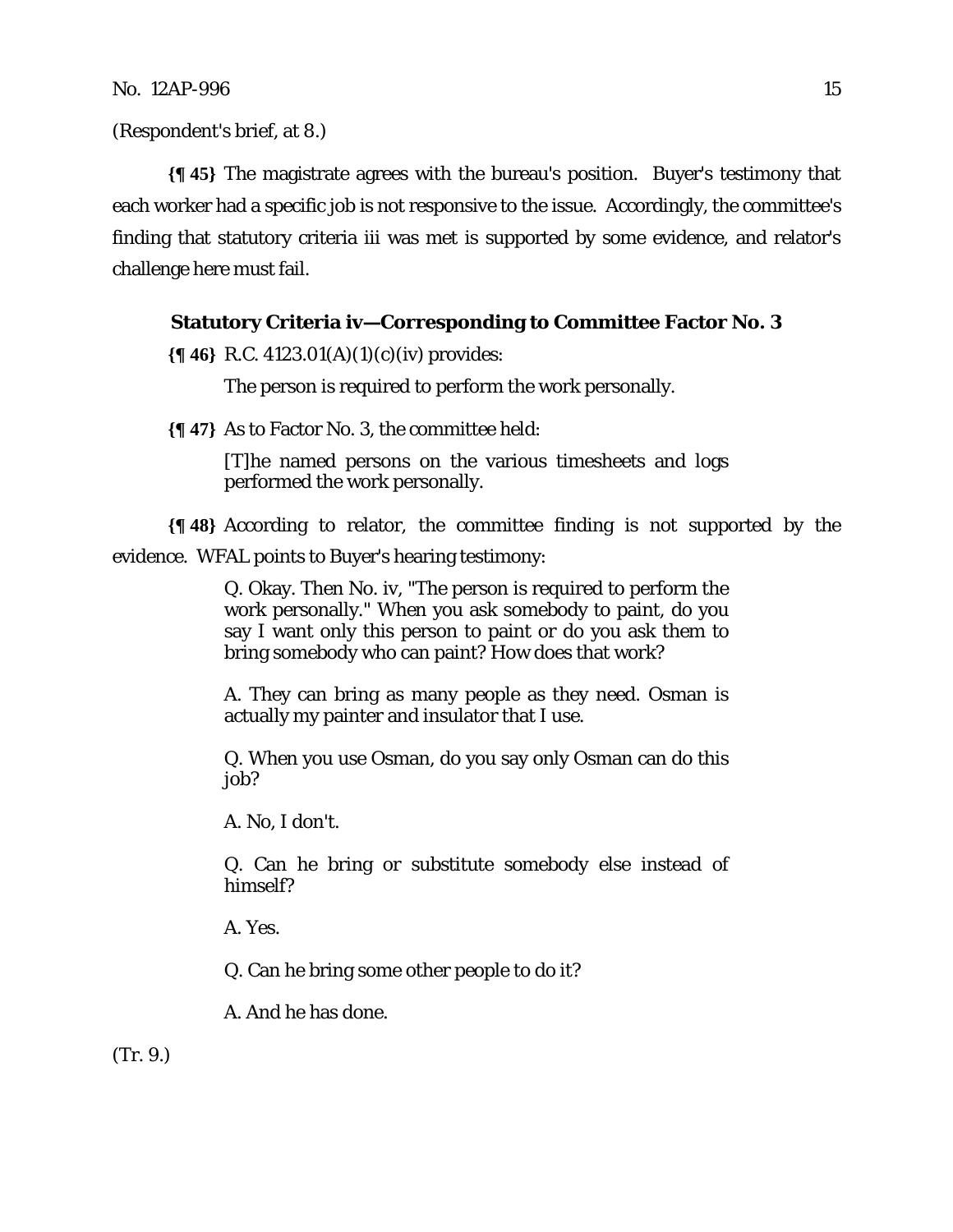**{¶ 49}** As the bureau points out here, the audit found that "4) [i]ndividuals cannot sublet their job to others—they are paid hourly to do labor themselves."

**{¶ 50}** Also, the record contains a document captioned "WFAL's Supplemental Answers to '20 Questions.' " In that document, WFAL states:

> A contract laborer may, with approval from WFAL substitute itself when necessary, but the new contract laborer should have the requisite capabilities.

**{¶ 51}** In the magistrate's view, given that a substitution required WFAL's approval, the adjudicating committee could hold that the work was to be done personally by the workers hired by Buyer. Thus, the committee's finding that criteria iv was met is supported by some evidence and relator's challenge here must fail.

# **Statutory Criteria v—Corresponding to Committee Factor No. 4**

**{¶ 52}** R.C. 4123.01(A)(1)(c)(v) provides:

The person is hired, supervised, or paid by the other contracting party.

**{¶ 53}** As to Factor No. 4, the committee held:

[T]he individuals were paid by the employer.

**{¶ 54}** Relator concedes that evidence supports the committee's finding as to Factor No. 4. (Relator's brief, at 13.) Accordingly, the magistrate finds that statutory criteria v is supported by the record.

## **Statutory Criteria vi—Corresponding to Committee Factor No. 5**

**{¶ 55}** R.C. 4123.01(A)(1)(c)(vi) provides:

A continuing relationship exists between the person and the other contracting party that contemplates continuing or recurring work even if the work is not full time.

**{¶ 56}** As to Factor No. 5, the committee held:

[R]ecords that were available to the auditor showed that the same workers performed work repeatedly for the employer.

**{¶ 57}** According to relator, the committee finding is not supported by the evidence. WFAL points to Buyer's hearing testimony: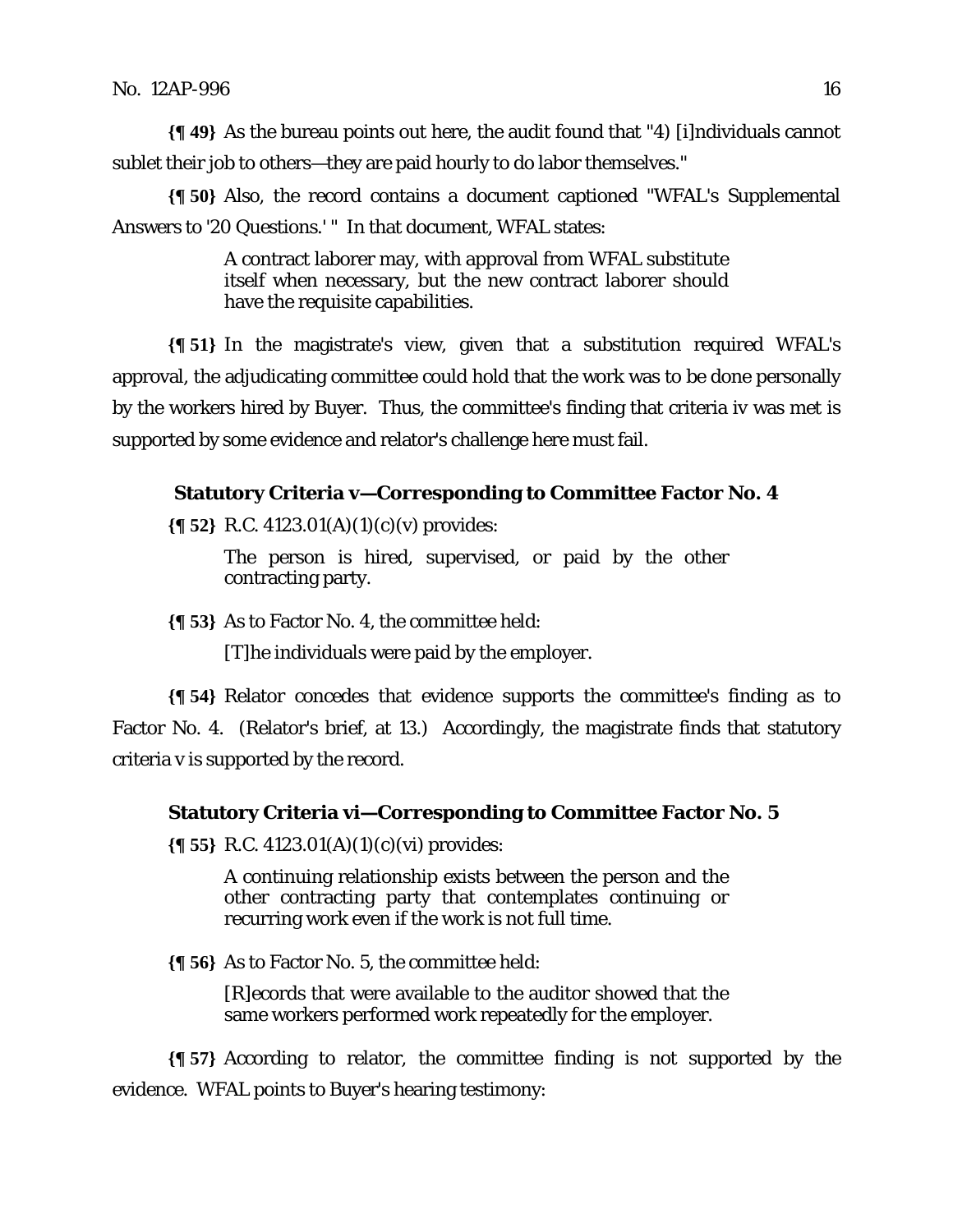Q. Do you say like to Osman that he'll work for you no matter what or even if there is not -- it says, "or contemplates continuing or recurring work even if the work is not full time." How does that work?

A. I don't understand that one.

Q. Okay. Is he free to work for somebody else?

A. Yes. Definitely. And he does.

Q. So when he's not doing work for you, he's working for other people?

A. Yes.

Q. Okay. How about other people that were on that egg farm job, when they didn't have work for you, did you say stay with me, I'll find something or do they go on their own and find something on their own?

A. No, they were all free to go. When I run out of work or something happened and we couldn't' work, they would go elsewhere.

(Tr. 10-11.)

**{¶ 58}** Here, the bureau points to Buyer's testimony:

A. A lot of them did work for me because I paid every week and I had a lot of work at the time.

(Tr. 18.)

**{¶ 59}** Also, Buyer testified that the workers he hired did not have workers' compensation coverage during the period of the audit.

**{¶ 60}** According to relator, the bureau presented no evidence to contradict Buyer's testimony. However, that Buyer paid his workers every week indicates that his workers worked for him repeatedly. Thus, the committee's finding that statutory criteria vi was met is supported by some evidence, and relator's argument must fail.

### **Statutory Criteria xii—Corresponding to Committee Factor No. 6**

**{¶ 61}** R.C. 4123.01(A)(1)(c)(xii) provides: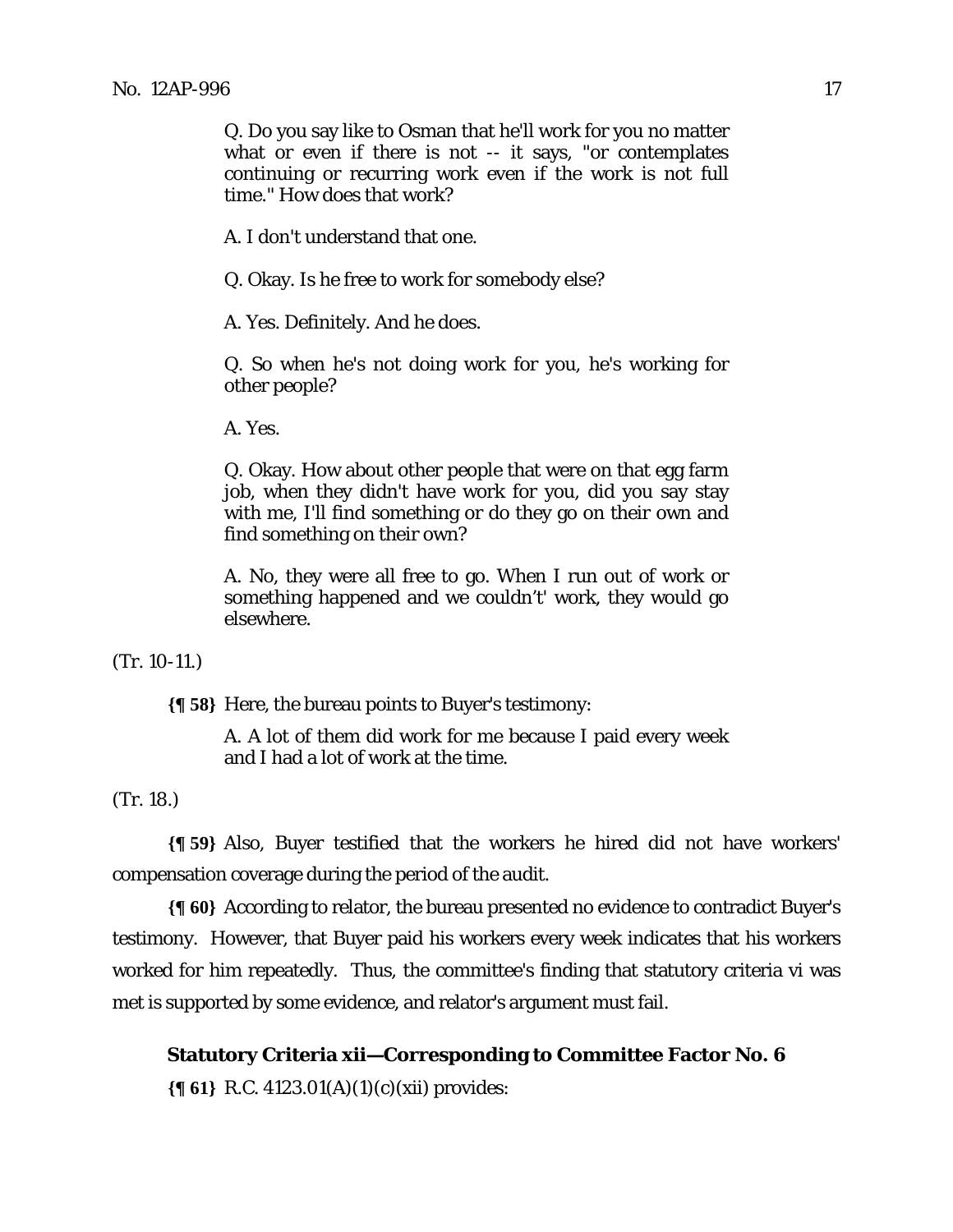The person is paid for services on a regular basis such as hourly, weekly, or monthly.

**{¶ 62}** As to Factor No. 6, the committee held:

[T]he individuals were paid for the specific number of hours worked on a weekly basis.

**{¶ 63}** According to relator, the committee finding is not supported by the evidence. WFAL points to Buyer's testimony:

Q. How did you pay these people?

A. Mostly -- well, I paid every week, but some were hourly, some were by man hour and some were contracted.

Q. When it's contracted, is that a flat fee?

A. Yes.

Q. When you do a flat fee, does somebody give you a bid and say, I'll do this work for x amount of dollars?

A. Yes.

Q. Is that how it works?

A. Yes.

Q. If it actually takes them more time than the bid, what happens with that?

A. Then they would lose money.

Q. Okay.

A. From their original bid.

Q. If they underbid, that responsibility for the difference is theirs?

A. Yes. I couldn't pay them any extra. There's only X amount of dollars to work with.

(Tr. 15-16.)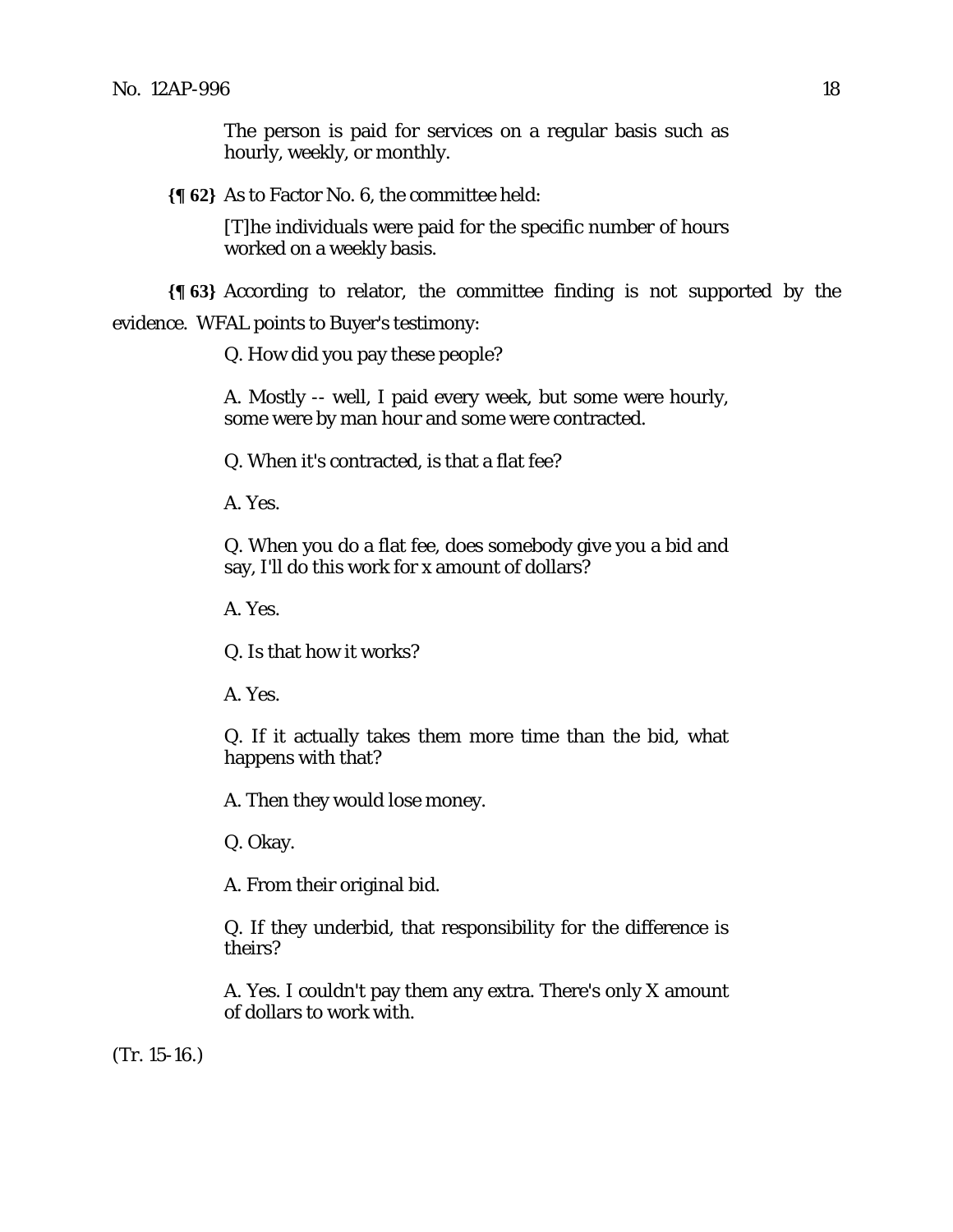**{¶ 64}** According to relator, the bureau "did not consider the flat fee contracts or flat weekly payments. The BWC ignored this evidence and ruled that everyone was paid by the hours worked." (Emphasis sic.; Relator's brief, at 15-16.)

**{¶ 65}** In response, the bureau asserts here that "WFAL concedes it hires and pays the workers weekly, based on hourly wages and based on time sheets, not invoices. (Respondent's brief, at 10.)

**{¶ 66}** Assuming, that "some" of the workers hired by WFAL "were contracted" as Buyer testified, nevertheless, WFAL does concede that, other than the contract workers, the hired workers were paid weekly based on hours worked, as submitted on time sheets, not invoices. Thus, there was clearly some evidence to support the committee's finding that "6) the individuals were paid for the specific number of hours worked on a weekly basis." Relator's challenge here to the committee's finding as to Factor No. 6 must fail.

### **Statutory Criteria x—Corresponding to Committee Factor No. 7**

**{¶ 67}** R.C. 4123.01(A)(1)(c)(x) provides:

The person is required to follow the order of work set by the other contracting party.

As to Factor No. 7, the committee held:

[A]s the employer had a supervisor or foreman on the worksite if he was not present himself, the Committee finds that the order of work was determined by the employer.

**{¶ 68}** Relator contends that the committee finding is not supported by the evidence. Relator points out that it was undisputed that Paul Hendershot was the supervisor on the job for OFE. Relator also points to Buyer's testimony:

Q. Who set the order of work?

A. That would be Ohio Fresh Egg, Paul Hendershot.

Q. Did you set the order of work?

A. No. Paul would tell me what needed to be done and when it needed to be done by.

(Tr. 13-14.)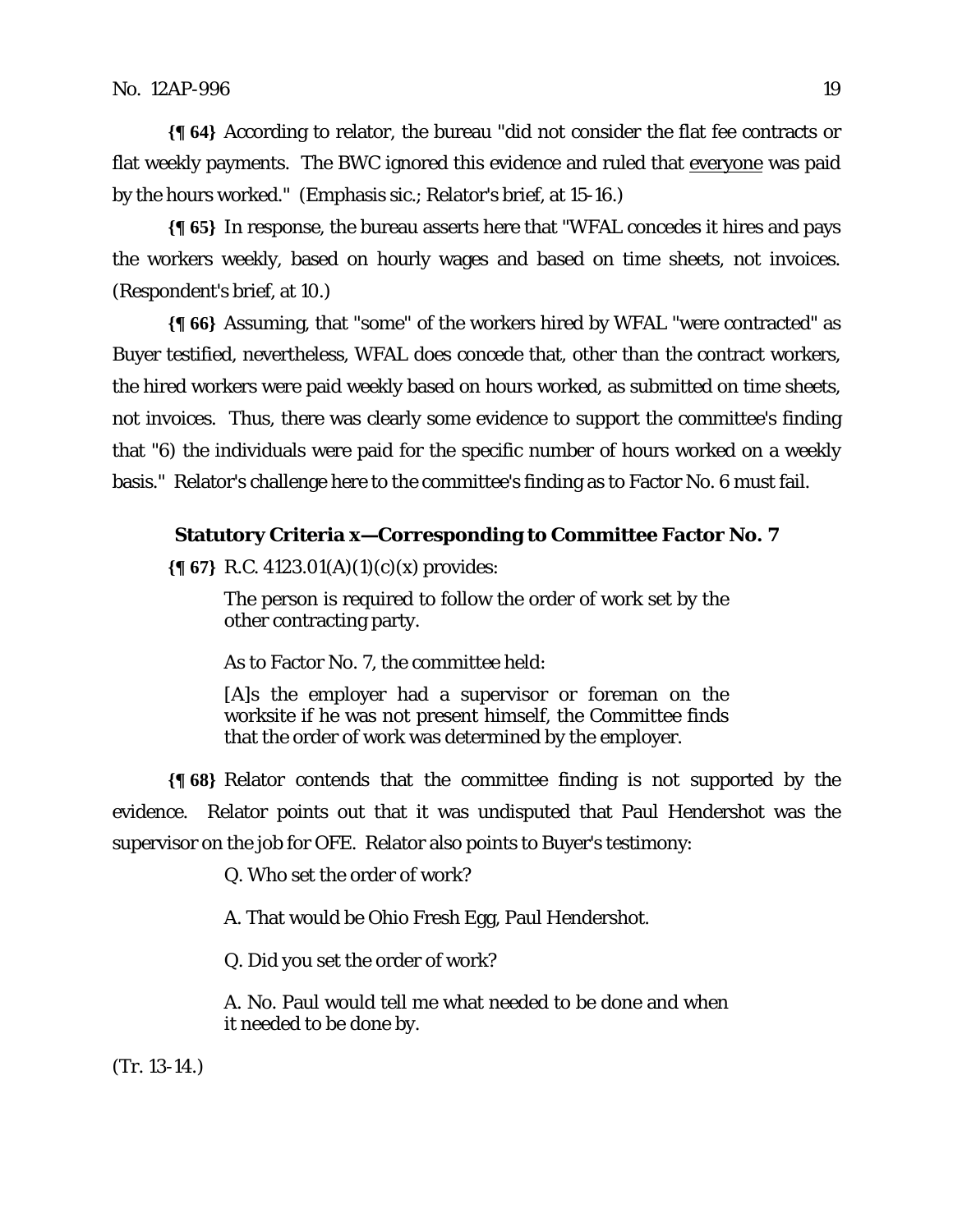**{¶ 69}** The bureau disagrees with relator's contention. Here, the bureau points out that the audit found that "1) [i]ndividual is to follow instruction on work order provided to Gary Buyer." Also, auditor Young testified "WFAL was given a work order, which the people were supposed to follow in order to get that barn ready for the next project." (Tr. 22.)

**{¶ 70}** During the hearing before the committee, bureau legal advisor Richard Blake argued:

> The egg farm would give [Buyer] instructions and then he would give instructions to the people that he hired. They didn't just service in a vacuum and there was no interaction between the two. You know, there may be varying degrees of control with each of these people, but at the end of the day, [Buyer] was the one, he said he could hire and fire. He required them to do certain kind of duties. So with respect to this first thing, they weren't taking their instructions directly from the egg farm. They were hired by him and they were brought in to follow the parameters that were set forth by him.

(Tr. 24-25.)

**{¶ 71}** Also, Buyer testified, as previously noted, that Hendershot would "pull my guys off and go fix that" when there was a "crisis" such as when a barn roof caved in. (Tr. 32-33.)

**{¶ 72}** It is the bureau that weighs the evidence. Even if it can be argued that the evidence was subject to interpretation, there was some evidence supporting the committee's finding as to Factor No. 7. Thus, relator's argument must fail.

# **Statutory Criteria xvi—Corresponding to Committee Factor No. 8**

**{¶ 73}** R.C. 4123.01(A)(1)(c)(xvi) provides:

The person does not realize a profit or suffer a loss as a result of the services provided.

**{¶ 74}** As to Factor No. 8, the committee held:

[G]iven the hourly payments, the workers would not realize a profit or loss as a result of the services provided.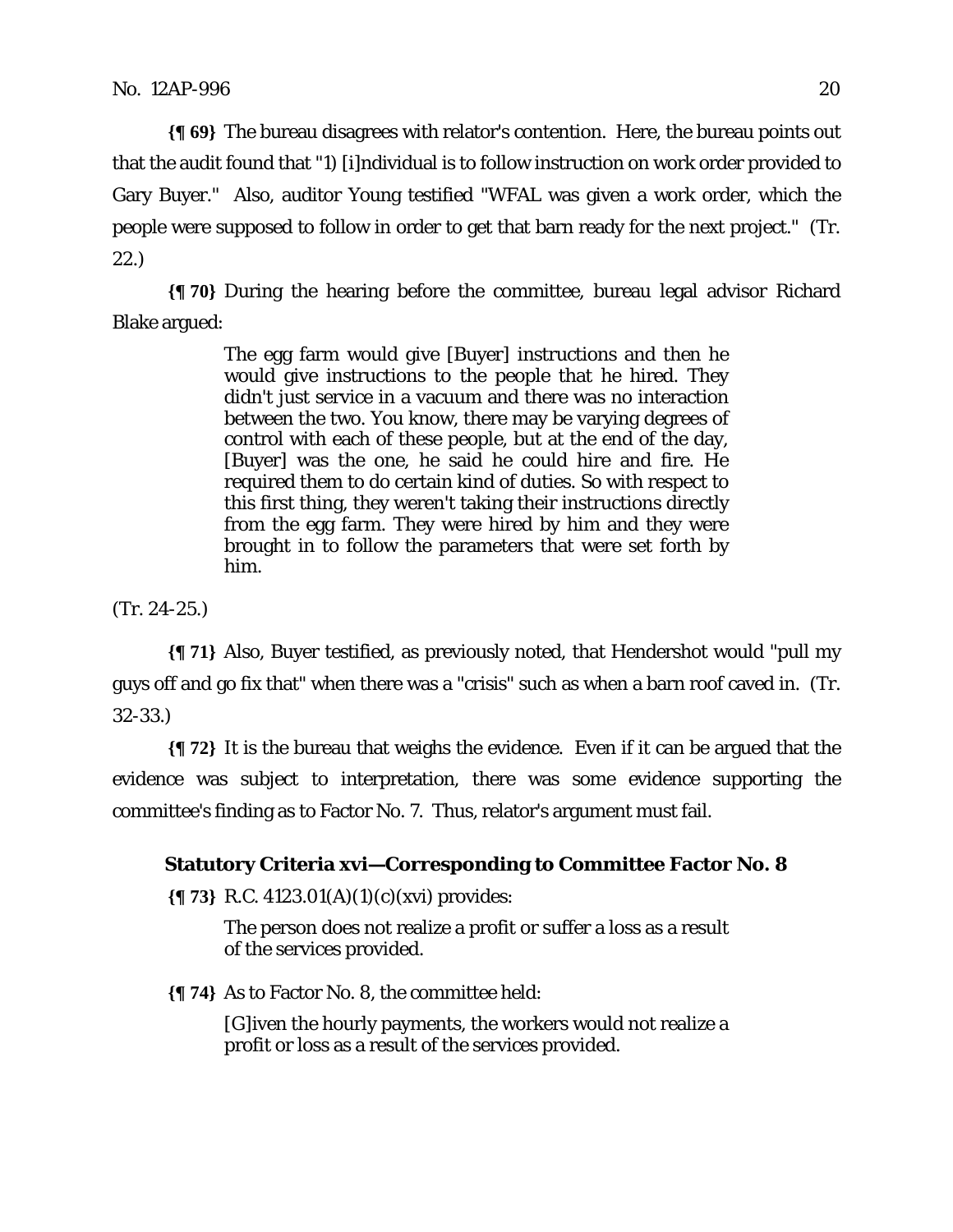**{¶ 75}** Relator challenges the committee's finding by pointing to evidence of the arrangement between WFAL and Osman Rodriguez. Relator points to the testimony of Buyer's regarding Osman Rodriguez:

> Q. A man like Osman, if he bids on a job and it takes him longer, he would eat the difference; is that correct?

A. Yes, it is.

Q. So he would suffer a loss?

A. Yes.

Q. If he bids on it and gets it done quicker, does he pay you back any money?

A. No, it's a set price.

(Tr. 17-18.)

**{¶ 76}** Relator also points to the testimony of Osman Rodriguez who was called to

testify by WFAL. In its brief, WFAL summarizes the testimony:

Mr. Rodriguez testified: 1) that he owns his own company; 2) that he supplied his own tools and equipment; 3) that he works for other people besides WFAL, such as Aguilar Painting; 4) that he bids on jobs and suffers the loss if he bids too low and makes a profit if he completes the work under cost; 5) that he often works with WFAL under a written agreement; 6) that he would invoice WFAL for his work and Ohio Fresh Egg would then decide how much of that invoice Ohio Fresh Egg would pay; 7) that WFAL would only pay Osman Rodriguez what Ohio Fresh Egg paid WFAL.

(Relator's brief, at 17.)

**{¶ 77}** In response, the bureau argues:

WFAL attempts to show an independent contractor relationship through the testimony of Osman Rodriguez, but that testimony was limited to Mr. Rodriguez's relationship with WFAL -- and not any other workers' relationship with WFAL -- and the evidence does not indicate that arrangement Mr. Rodriguez describes was the arrangement in place in 2009. \* \* \* In fact, the payroll records of WFAL do not show any payments to Osman Rodriguez in 2009 \* \* \*.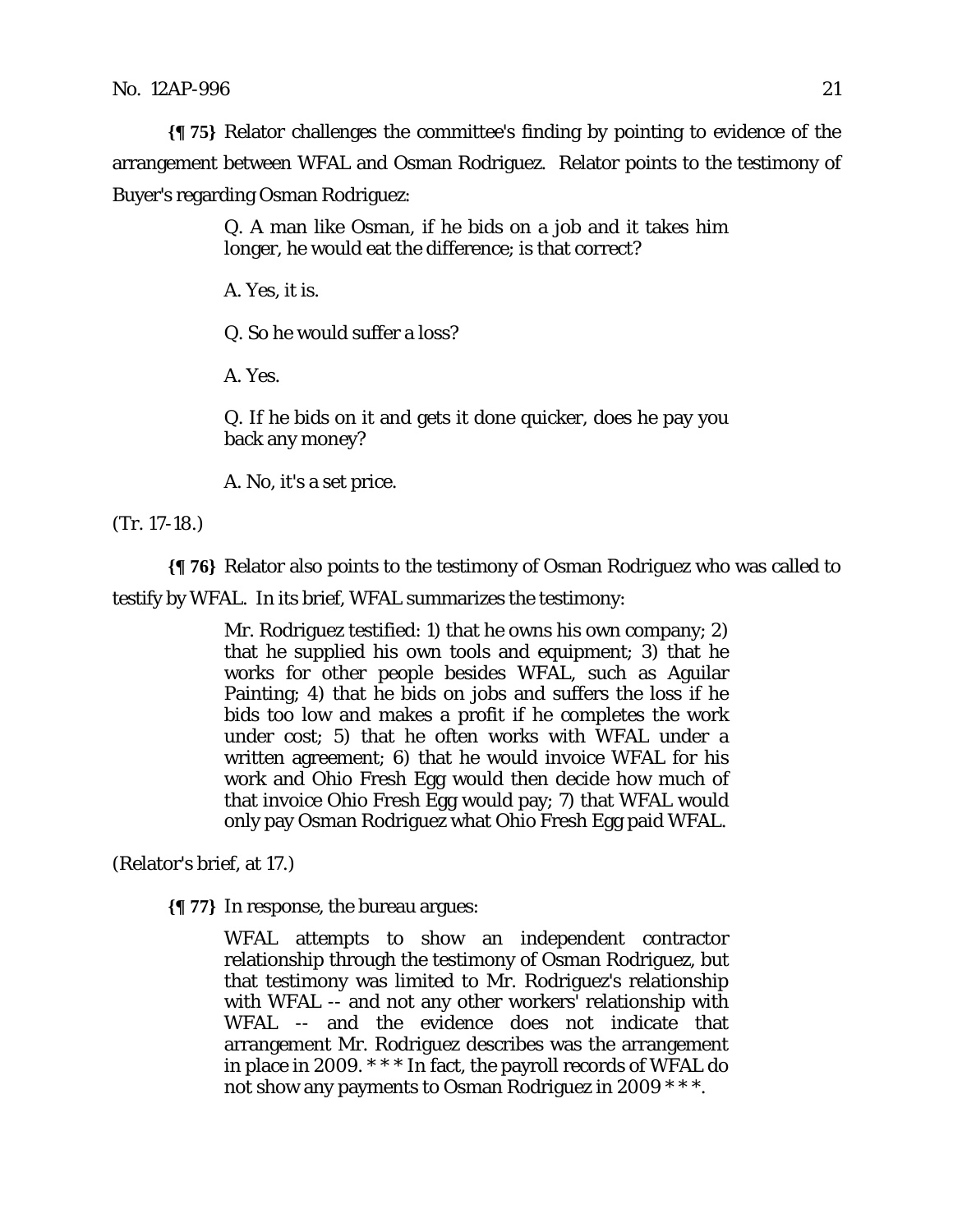(Respondent's brief, at 10.)

**{¶ 78}** The magistrate agrees with the bureau. Even if WFAL proved that it had an independent contractor relationship with Osman Rodriguez, that alone does not flaw the committee's finding as to Factor No. 8. Thus, relator's argument must fail.

### **Statutory Criteria xix—Corresponding to Committee Factor No. 9**

**{¶ 79}** R.C. 4123.01(A)(1)(c)(xix) provides:

[T]he other contracting party has a right to discharge the person.

As to Factor No. 9, the committee held:

[T]he employer has the right to discharge any of these individuals.

**{¶ 80}** According to relator:

Relator's evidence on this criteria was that he had the right to discharge people if it was a quality issue or a time frame issue. \* \* \* Therefore, Relator agrees with this point.

(Emphasis sic.; Relator's brief, at 18.)

**{¶ 81}** Given relator's position here on committee Factor No. 9, the committee's finding must stand.

#### **Statutory Criteria xx—Corresponding to Committee Factor No. 10**

**{¶ 82}** R.C. 4123.01(A)(1)(c)(xx) provides:

The person has the right to end the relationship with the other contracting party without incurring liability pursuant to an employment contract or agreement.

**{¶ 83}** As to Factor No. 10, the Committee held:

There is no indication that any of the individuals would incur liability if the relationship ended.

**{¶ 84}** Relator challenges the committee's finding by pointing to Buyer's testimony that he had no employment contracts or agreements with the individuals that he hired.

**{¶ 85}** According to relator, R.C. 4123.01(A)(1)(c)(xx) requires "written employment contracts or agreements" for that provision to be applicable. The magistrate